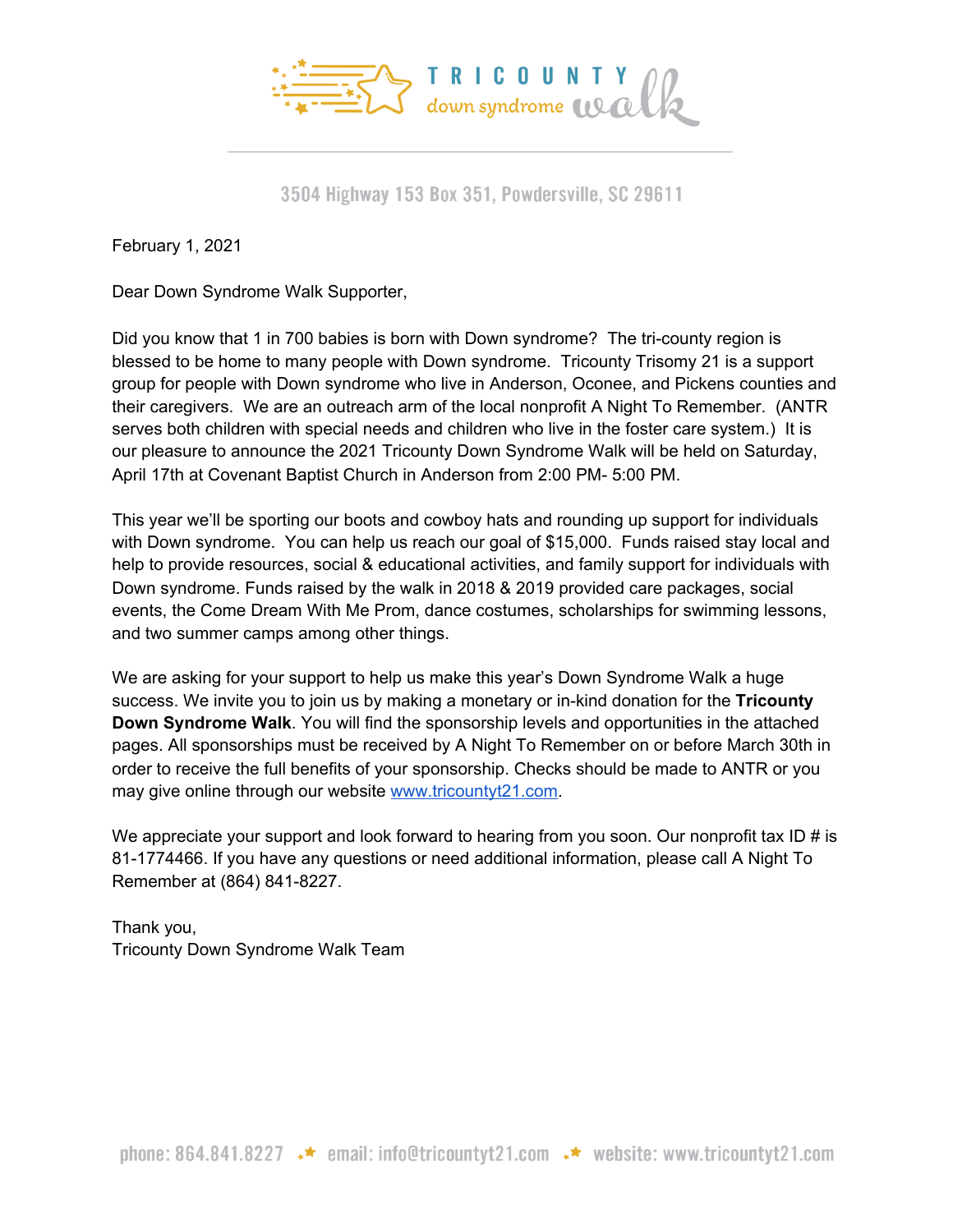

3504 Highway 153 Box 351, Powdersville, SC 29611

# **Sponsorship Levels**

#### **Buckaroo Level \$250- \$499**

- Recognition on sponsor banner
- Recognition on social media

#### **Cowboy Level \$750- \$999**

Wrangler level plus

- Recognition during walk announcements
- Sponsor may place a banner on the walk path

## **Wrangler Level \$500- \$749**

- Buckaroo level plus
- Recognition with logo on our website

#### **Sherriff Level \$1000-\$1999**

Cowboy level plus

- Recognition in email & print communications
- Recognition on event t-shirt
- Include items in swag bags

## Trailblazer Level \$2000+

Sheriff level plus

- Logo on event t-shirts
- Company may display a  $\bullet$ banner at registration tent
- $\bullet$ Reserved tent space for promotional purposes

# **Other Sponsorships**

# **T-shirt Sponsor \$1000**

Your logo appears on the event t-shirt. You receive 5 free shirts.

**\*Only available to one sponsor.**

### **Awards \$400**

Sponsor is recognized on signage and during the awards ceremony. **\*Only available to one sponsor.**

### **Swag Bag Sponsor \$500**

You may include branded items or flyers in the swag bags. **\*Only available to one sponsor.**

# **Hydration Station \$350**

Sponsor may provide signage at the drink & snack tent and will be recognized during the event. **\*Only available to one sponsor.**